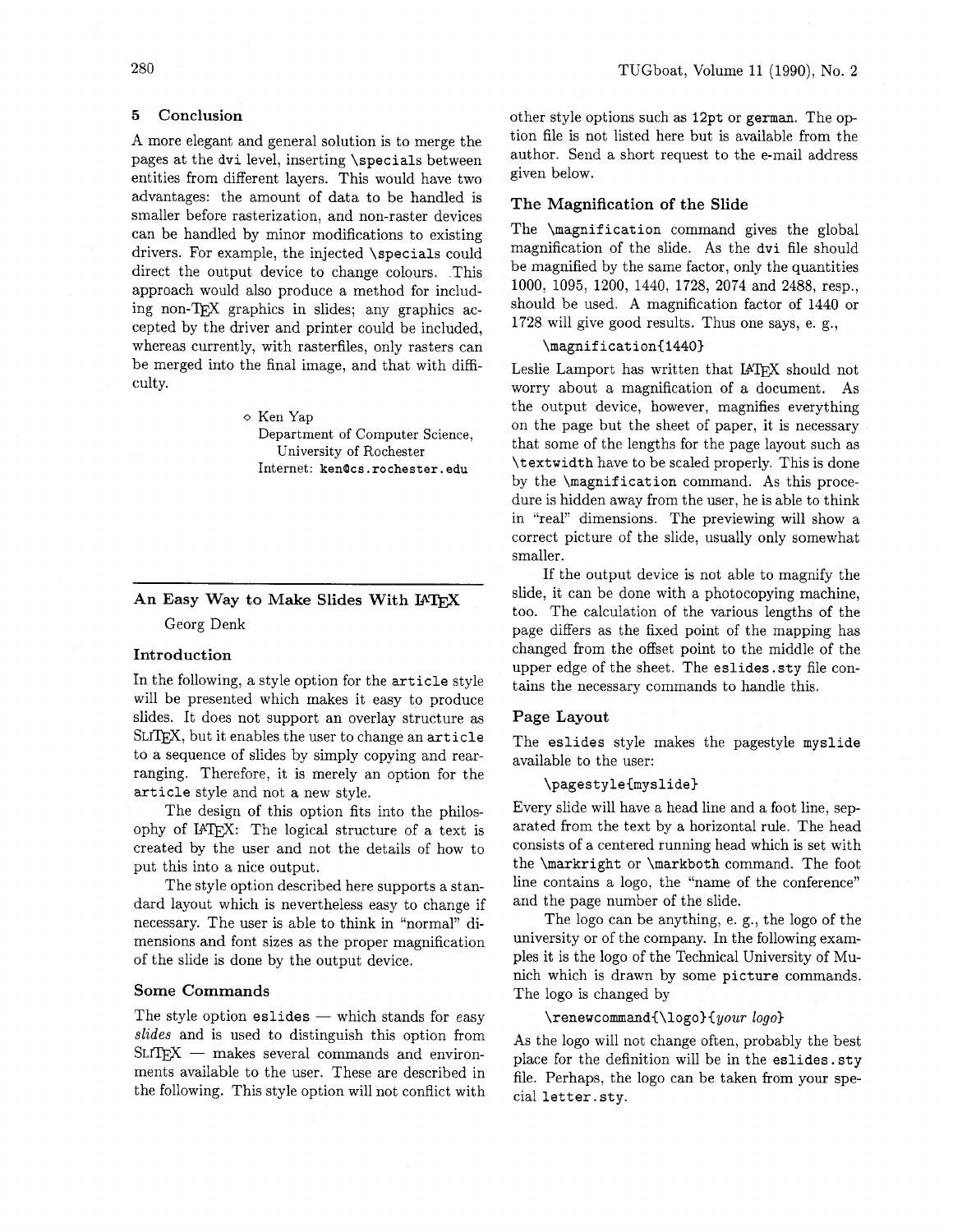Similarly, the conference is set by

\renewcommand{\conf erence){whatever you want}<br>
you want}<br>
\begin{slide}<br>
\begin{center}

and can be anything, e. g., the name of the confer-<br>bf ence at which the slides are presented or a  $\cdot$  today ence at which the shoes are presented or a \today a Short-Cut to Your Slides:<br>
command. \end{center}

The text of a slide is put between  $\begin{subarray}{c}$ and \end{slide). It is vertically centered between the horizontal rules. The user has to take care that the text fits within a single page.

# **The** remark **Environment**

The remark environment enables the user to create a remark to a slide. This will produce an extra page which contains the note and is numbered with "Remark to . . . ". The remark environment should follow directly the slide to which it belongs:

```
\end{slide) 
\begin{remark)
```
\end{remark}

### **Example**

On the following two pages an example for a slide with a remark is given. These pages are produced with a magnification of 1728. The input for the example is shown in the following. The blank titlepage is not presented; it is a trick to produce a running head even on the first page of a document. Normally, the first slide giving the title of the presentation does not need such a running head.

**\documentstyle[titlepage,eslides]{article)**  % titlepage used, because first page % should have a running head

```
\magnification{1728}
\renewcommand{\conference}{TUGboat 1990}
```

```
\begin{document}
\pagestyle{myslidel 
\markright{An Easy Way to Make Slides With 
       \LaTeX)
```

```
\begin{titlepage) 
\mod\end{tit lepage) 
% see p. 162 of Lamport's LaTeX book, 
% the first page should have a 
% running head
```

```
The slide Environment \begin{itemize) 
                                                    \item take your finished 
                                                       {\tt article) file 
                                                    \item add the style option 
                                                       \{\text{tt eslides}\}\item initialize 
                                                       \verb#\magnification# 
                                                       and 
                                                       \verb#\conference# 
                                                    \item put some 
                                                       \verb#\begin{slide)#s 
                                                       and 
                                                       \verb#\end{slide)#s 
                                                       around the parts you 
                                                       want to present 
                                                     \item comment out the rest 
                                                     \item run \LaTeX 
                                                  \end{itemize}\end{split}\begin{remark) 
                                                   This is a note to myself, 
                                                   perhaps reminding me of 
                                                   what I wanted to say here, 
                                                    e.\tilde{g}. that this note is
                                                    stolen from Lamport's 
                                                    \LaTeX\ book.
```
\end{remark} \end{document}

> o Georg Denk Mathematisches Institut Technische Universitat Miinchen Arcisstrafie 21 D-8000 Miinchen 2 Bitnet: **Ti11 1AAQDMOLRZOl**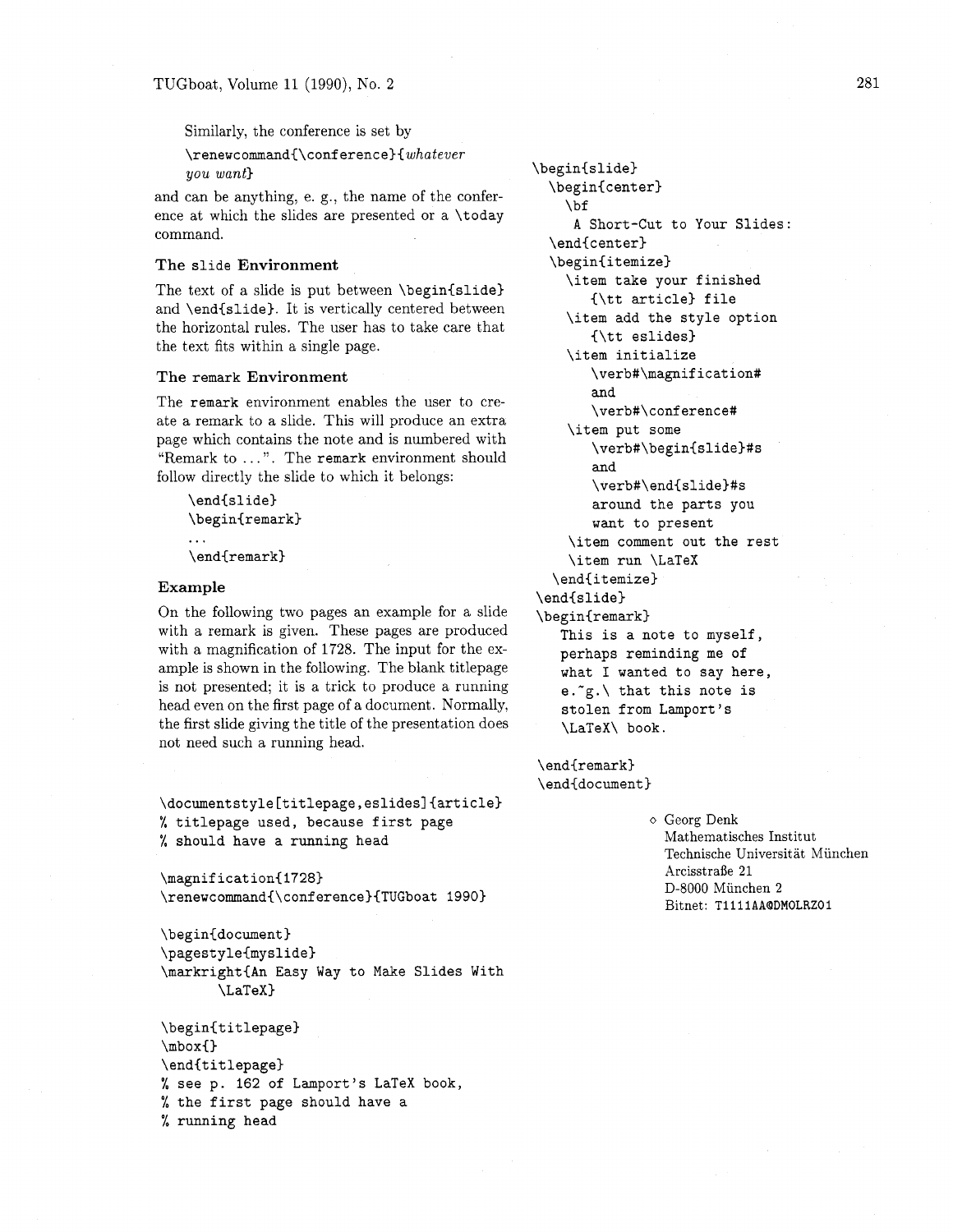An Easy Way to Make Slides With LAT<sub>E</sub>X

# **A Short-Cut to Your Slides:**

- take your finished article file
- add the style option eslides
- $\bullet$  initialize \magnification and \conference
- put some \begin{slide)s and \end{slide)s around the parts you want to present
- **0** comment out the rest
- $\bullet$  run  $IAT$ <sub>F</sub>X



TUGboat 1990

 $\mathbf{1}$